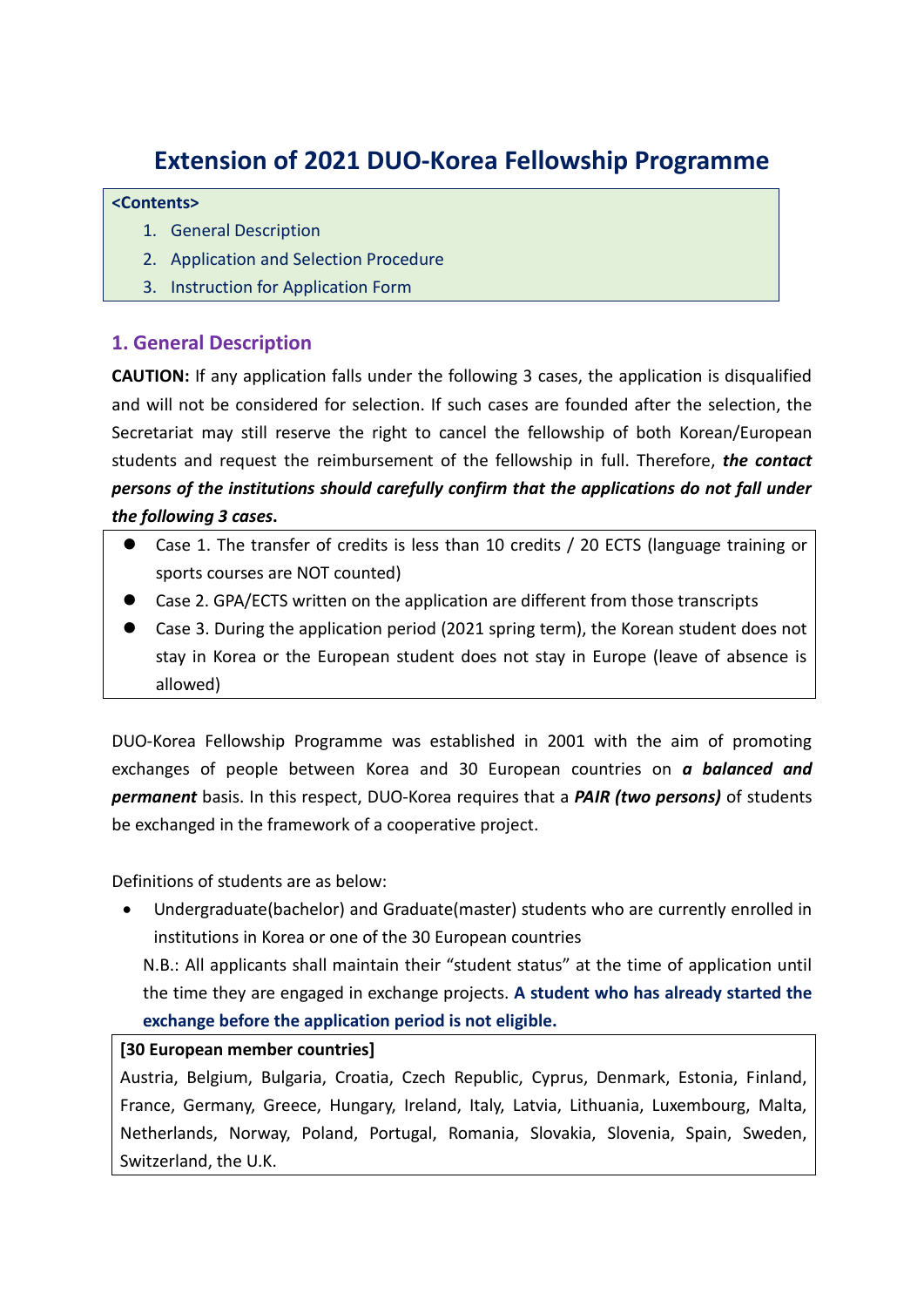# **1.1. Eligibility**

Due to the unique nature of this program, the followings are required to be eligible:

#### **Your exchange project fulfills all four requirements below:**

- 1) A Korean institution and an European institution have established *an academic cooperative agreement*;
- 2) The Korean institution has *selected* **a** *Korean national* **student** enrolled at the Korean institution to send to the European institution, and such selection has been *accepted* by the European institution;
- 3) The *same* European institution has **selected an** *EU citizen* **student** enrolled at the European institution to send to the Korean institution, and such selection has been accepted by the *same* Korean institution.
- 4) If the Korean student has already started the exchange or the European student has already started the exchange in Korea before the application period for **DUO-Korea 2021**, are not acceptable.

### **1.2. Duration and Funding**

**DUO-Korea 2021** is for exchange projects, which will start **from August 2021 and end before August 2022** to avoid duplication of implementation period of exchange projects selected by DUO-Korea in the ensuing years.

The selection of DUO-Korea 2021 is made *ONLY* once a year. In this respect, those who are planning to exchange in Spring Semester of 2022(January-July 2022) shall apply for DUO-Korea 2021.

The duration and the amount of the fellowships are *standardized* as follows:

- For students: 1 semester (or four months) for an amount of 8,000 Euro for both students in a pair (**4,000 Euro each**).
- Maximum duration for application is 1 semester (**4 months, 120days**).

**The exchange duration should be at least one semester**. Exchange of less than one semester is NOT allowed. If a semester or stay period in the Korean/European institutions is longer than 4 months, the fellowship will be given for 4 months. If it is less than 4 months, **the fellowship will be adjusted on a pro-rata basis.**

### **2. Application and Selection Procedure**

### **2.1 Application Period**

Applications will be accepted **from April 5(Mon) to May 20(Thu), 2021** local Korean time. Applications submitted **after May 20(Thu), 2021 will not be accepted**.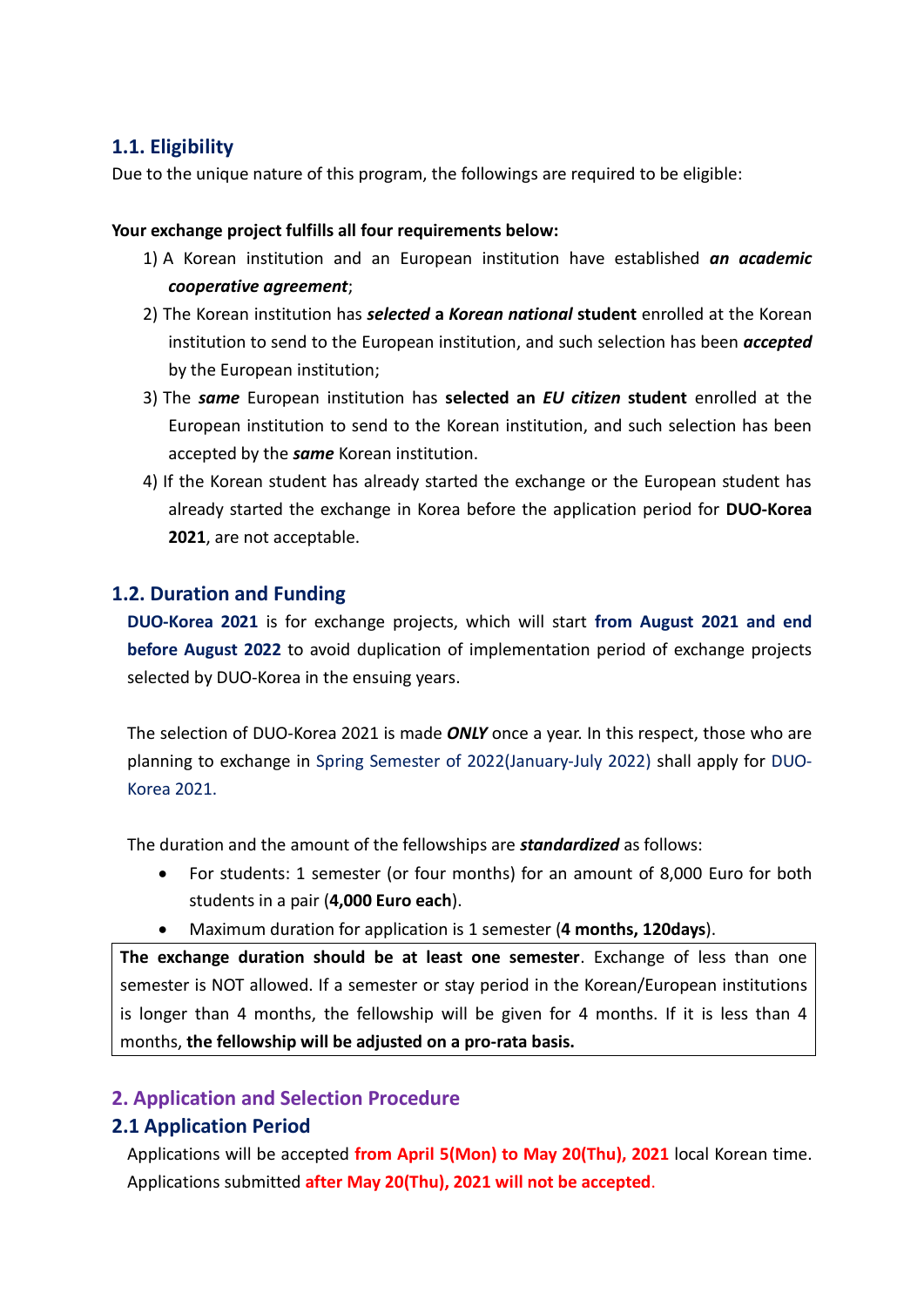# **2.2. Who Applies?**

The educational institutions in *Korea* apply on behalf of *two* institutions. European institutions in partnership with Korean institutions shall cooperate fully with them in providing precise information of European applicants. Individuals wishing to apply are advised to contact the **relevant offices ONLY (e.g. International Relations Offices)** of the institutions to file an application for this program.

Professors or lecturers cannot be the contact persons for DUO-Korea 2021. ONLY a staff of the relevant office (e.g. International Relations Offices) can be the contact person.

# **2.3. Documents for Submission**

**\***All documents should be written in English.

- 1. Filling out an **online application** Form ONLY.
- 2. A copy of **cooperation agreement** (or Memorandum of Understanding for cooperation) between paired institutions OR declaration of intention to set up new cooperation agreement **(ONLY valid one)**.
- 3. A copy of **passport** of paired applicants (a copy of national registration card for Koreans or citizen card for Europeans are acceptable)
- 4. A copy of **transcript** of paired applicants (including the grades until fall semester 2020)
- 5. A **motivation letter** of paired applicants (max. 2 pages A4)

### **2.4. Application Submission**

- 1. Enter your ID and password on the LOGIN page to fill out an online application.
- 2. Korean institutions should fill out the whole application including the information of European institutions. For detailed guidelines, you may refer to **3. Instruction for Application Form.** The application form can be downloaded from the ASEM-DUO website [\(http://www.asemduo.org\)](http://www.asemduo.org/) at the banner of Forms.
- 3. The rest of the documents (cooperation agreement, passport copies, transcripts and motivation letters) can be uploaded in the last step of the application process.
- 4. Once completed, please make sure to submit your application by clicking the "submit" button. Korean institutions should get a confirmation email within 3 days after submission. If not, please contact the Secretariat via email.

#### ※ Click JOIN US button to get an ID.

If you don't find the name of your institution, please contact the Secretariat to add your institution to the list. One institution will have ONLY ONE ID and there should be **ONLY one contact person** in the same **Korean institution**.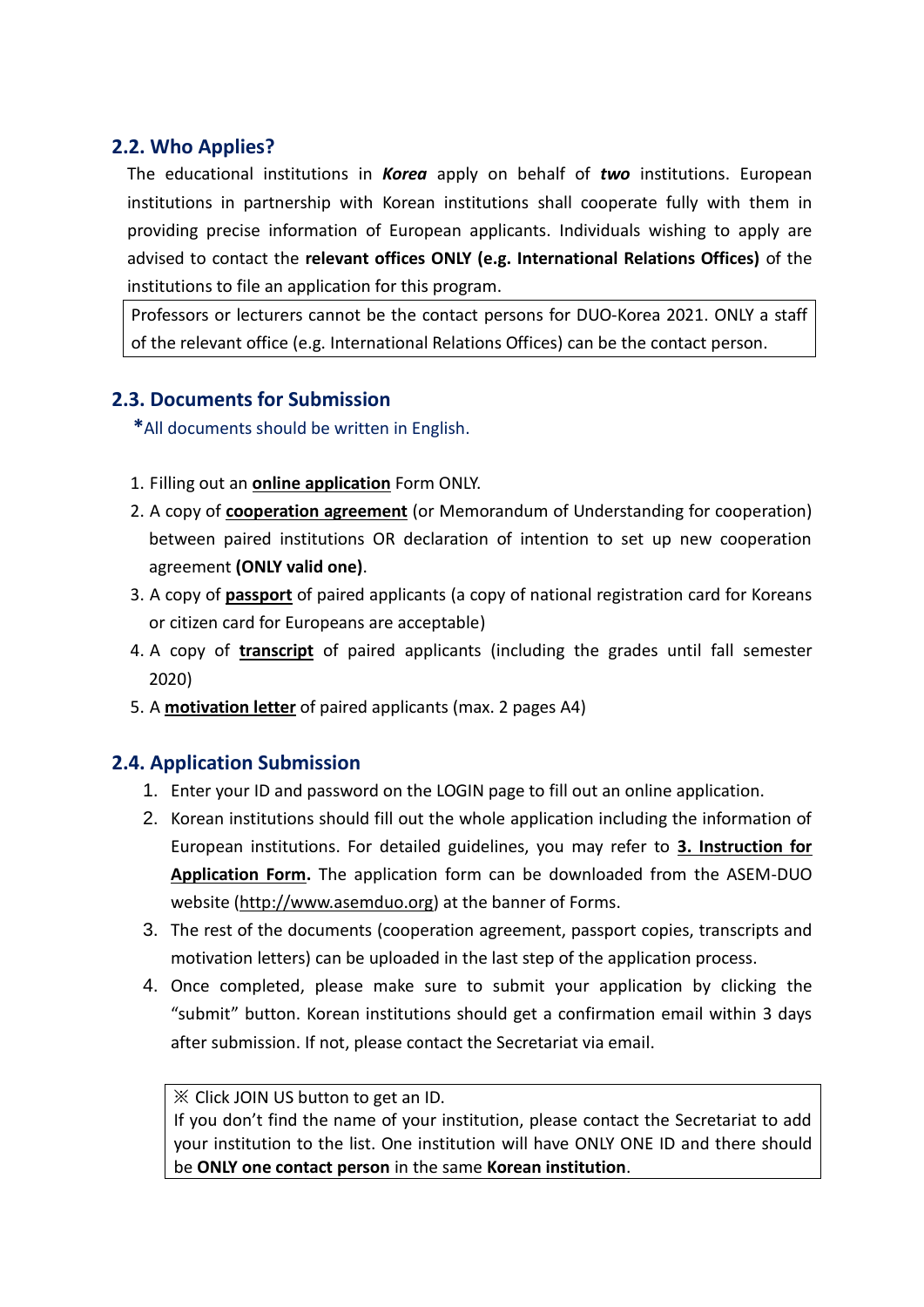### **2.5. Selection Method**

A Korean Selection Committee, comprising Korean experts in the field of educational exchange, will make the selection after the application deadline. The decision will be announced by **June 2021**.

The selection results will be notified on the ASEM-DUO website, and the Secretariat will directly inform contact persons/awardees with the hard copies of notification and Letter of Acceptance. The contact persons may download the forms of Letter of Acceptance at [www.asemduo.org](http://www.asemduo.org/) at the banner of Forms.



### **2.6. Selection Criteria**

\*For DUO-Korea 2021, the priority will be given to the exchange projects which will be implemented in 2021 (ONLY relates to Korea-Germany exchange)

New projects shall be given priority in selection. Besides, the followings will be considered for selection;

- 1. New Exchange Projects (which have not been selected until DK2020)
- 2. Motivation letters
- 3. Courses to take in Korean/European institutions
- 4. Recommendation of institutions
- 5. GPA

### **2.7. Fellowship Grants**

The DUO-Korea Fellowship will be transferred directly to awardees by Secretariat. There are no restrictions in using the fellowship. It can finance the tuition, and living or travel expenses.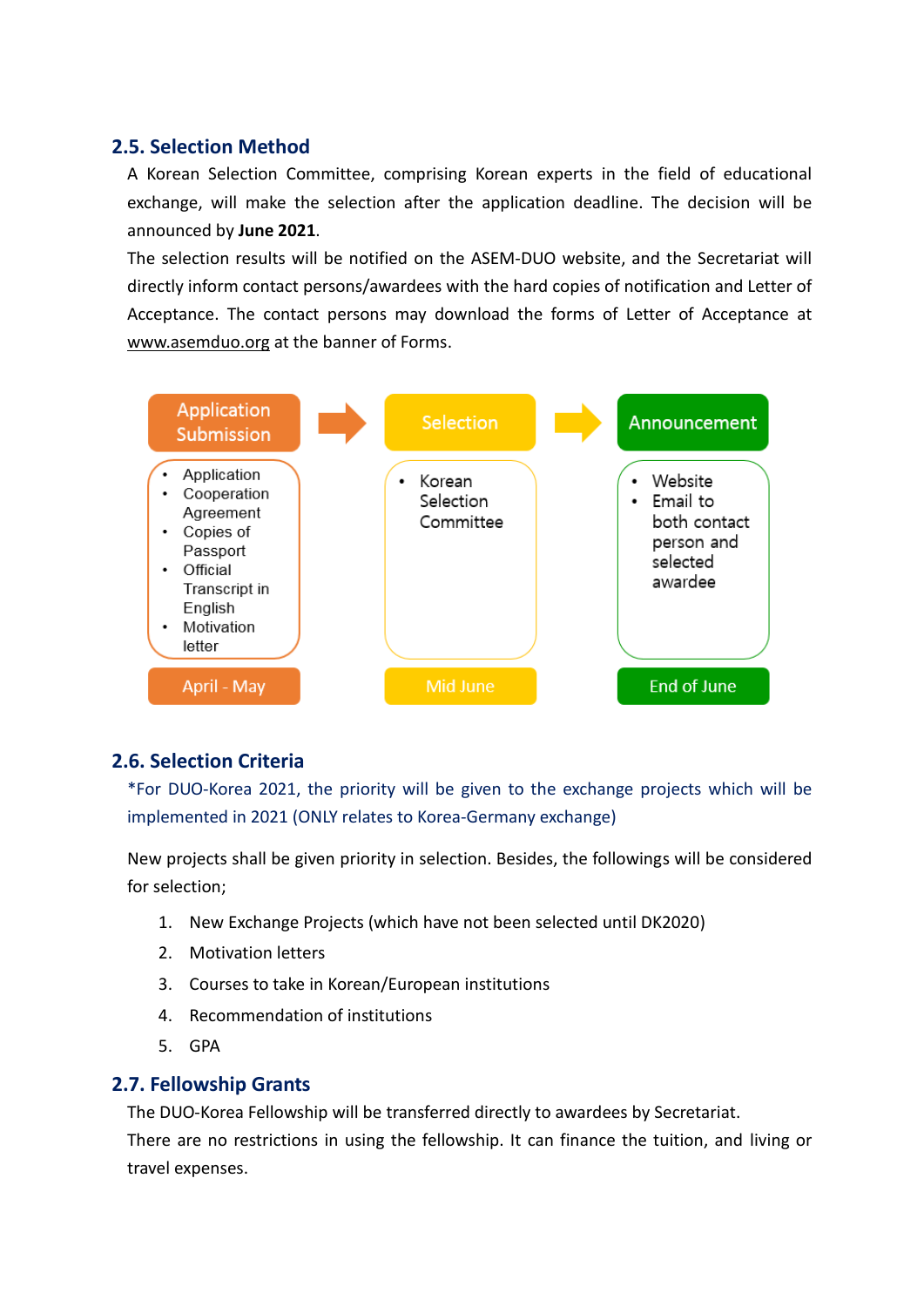### **3. Instruction for Application Form**

### **3.1. Language of Application**

You should write your application in **English**.

### **3.2. Structure of the Application Form**

#### **1) STEP 1. – Korean Institution**

The first box of ID number and Date of submission is for the use of the Secretariat only. Please, start from filling out information of Korean institution.

- *Contact person* means a regular staff of Korean institutions who arranges the exchange projects and is willing to communicate with the Secretariat in such events as verifying application details, monitoring exchanges and providing further information on the status of the exchange.
- *Person of Exchange* shall be any Korean students who will participate in the exchange.
- **Grade** means how many academic years a Korean student has accomplished (you may include the spring semester of 2021). However, graduate students must click "Graduate" box.
- **GPA** means a grade which a Korean student has earned up to the fall semester of 2020
- In a box for *Institutional criteria*, please describe why you (or your institution) recommend the person of exchange for fellowship in detail.

#### **2) STEP 2. – European Institution**

Please, provide information on the European institution involved in the exchange project.

- *Contact person* means a regular staff of European institutions who arranges the exchange project and is willing to communicate with the Secretariat in such events as verifying application details, monitoring exchange and providing further information on the status of the exchange.
- *Person of Exchange* shall be any European students who will participate in the exchange.
- **Grade** means how many academic years a European student has accomplished (you may include the spring semester of 2021). However, graduate students must click "Graduate" box.
- **ECTS** means a whole ECTS that a European student has earned up to the fall semester of 2020
- In a box for *Institutional criteria*, please describe why you (or your institution) recommend the person of exchange for fellowship in detail.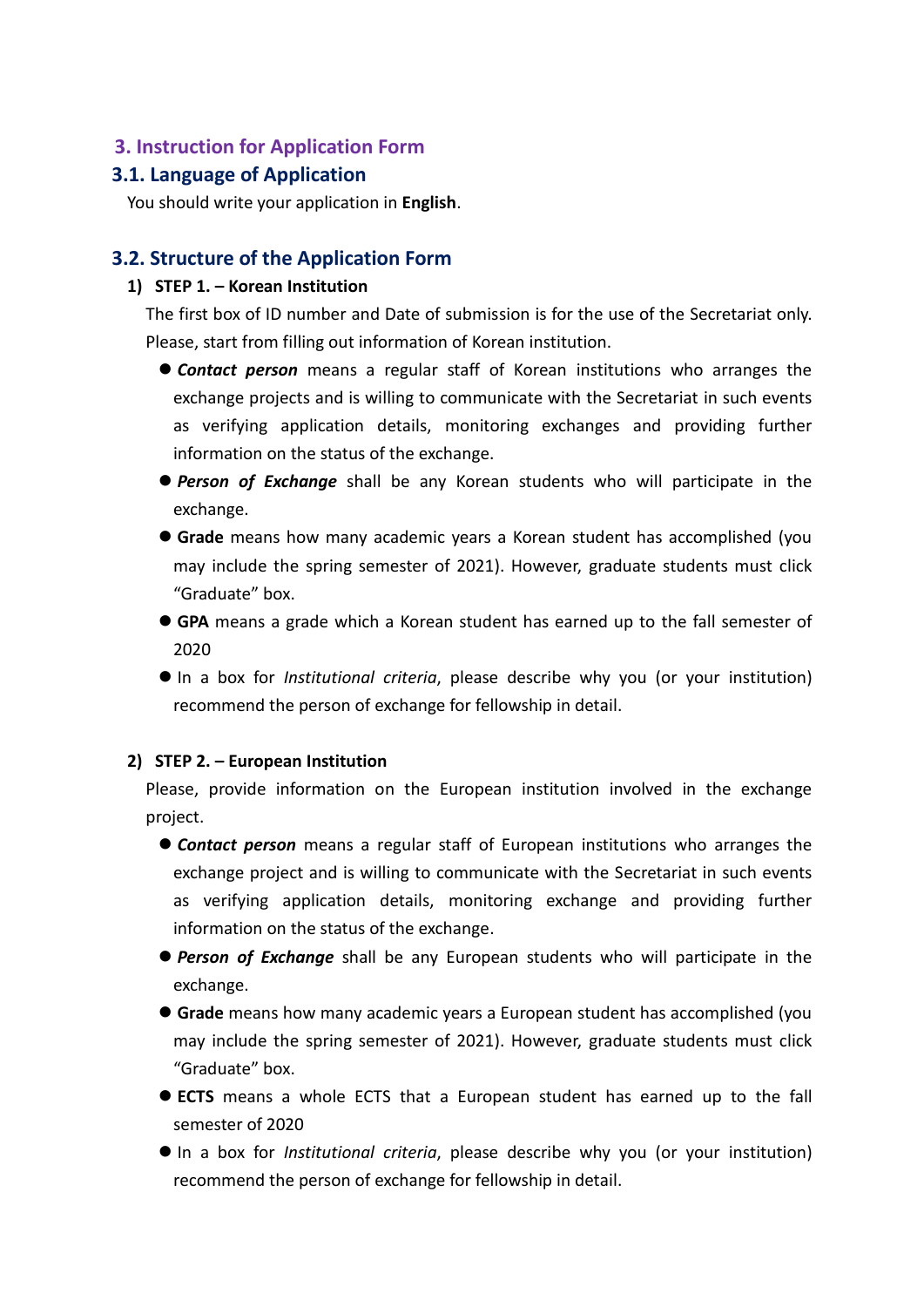Confirmation of Agreement with the European institution (*TO BE SIGNED by the contact person at the Korean institution***)**: he/she should confirm here by clicking on the "YES" button if the contact person in the European institution also agrees with this submission.

#### **3) STEP 3. – Description of Exchange Program**

In this section, please describe the type, duration and purpose of exchange as instructed on the form.

- **Type of exchange**: Please check appropriate boxes to specify whether students for exchange are in undergraduate or in graduate study.
- **Duration of Exchange**: Please write the duration of the DUO-Korea Fellowship on a semester basis. If a person of exchange will engage in the exchange for the whole year, please choose the semester would like to apply for this program.
- **Purpose of Exchange**: Please, specify what the purpose of the exchange is and fill in how many credits/ECTS will be completed at the Korean/European institution. If your purpose of the exchange is other than the Transfer of Credits, please specify in detail.

#### **4) STEP 4. – Exchange Details/ Source of Finance**

#### **Exchange Details**

Person of exchange needs to fill in the courses which will be taken during their exchange period. On a semester basis, **a minimum of 10 credits/20 ECTS** must be taken up at the Korean/European institutions.

**CAUTION:** Person of Exchanges need to complete all courses as written on the application. If actual courses happen to differ from the courses listed on the application, the contact person or persons of exchange are responsible for informing the Secretariat for approval; if this procedure is not taken beforehand, fellowship award to both students is subject to cancellation or consequent reimbursement. Also, intensive language courses and sports courses are not honored in this program.

#### **• Source of Finance**

If this exchange project has any other source of finance, please elaborate on it. (Any support from institutions is allowed.)

#### **5) STEP 5. –Certification of Authenticity**

A copy of cooperation agreement, passport copies, transcripts, motivation letter of paired applicants should be attached. The preferred file formats are JPG. or PDF.